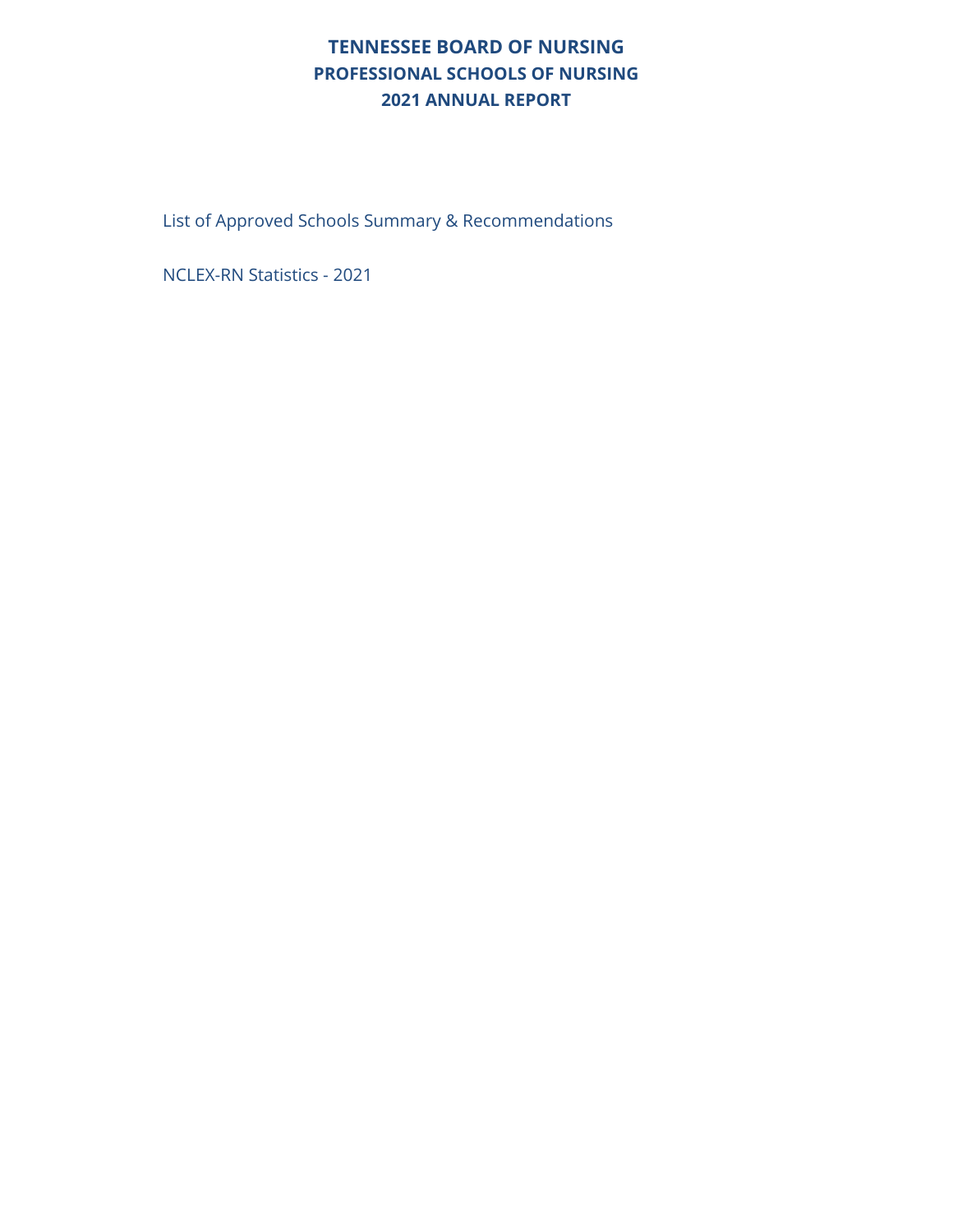| PROFESSIONAL NURSING |                                                       | SCHOOL/PROGRAM                                         | 2022 Approval Status                    |                                                                          |  |  |
|----------------------|-------------------------------------------------------|--------------------------------------------------------|-----------------------------------------|--------------------------------------------------------------------------|--|--|
|                      | <b>SCHOOL</b>                                         | <b>NAME</b>                                            | <b>ADN Program</b>                      | Comments                                                                 |  |  |
| 1                    | <b>Aquinas College</b>                                | <b>Nursing Program</b>                                 | Conditional                             | Closed 2017                                                              |  |  |
| $\overline{2}$       | <b>Chattanooga State</b><br><b>Community College</b>  | <b>Nursing Program</b>                                 | Full                                    |                                                                          |  |  |
| $\overline{3}$       | <b>Cleveland State</b><br><b>Community College</b>    | <b>Nursing Program</b>                                 | Full                                    |                                                                          |  |  |
| $\overline{4}$       | <b>Columbia State</b><br><b>Community College</b>     | <b>Department of Nursing</b>                           | Full                                    |                                                                          |  |  |
| 5                    | <b>Concorde Career College</b>                        | <b>Nursing Program</b>                                 | Conditional;<br>suspended<br>enrollment | 2021-30% NCLEX Pass Rate;<br>2020-57% pass rate;<br>closed November 2020 |  |  |
| 6                    | <b>Dyersburg State</b><br><b>Community College</b>    | Division of Nursing and<br><b>Allied Health</b>        | Full                                    |                                                                          |  |  |
| 7                    | <b>Excelsior College-TN</b>                           | <b>Nursing Program</b>                                 | <b>Initial</b>                          | 66% NCLEX Pass Rate- Letter<br>of Concern                                |  |  |
| 8                    | <b>Fortis Institute -</b><br><b>Cookeville</b>        | <b>Nursing Program</b>                                 | <b>Initial</b>                          |                                                                          |  |  |
| 9                    | <b>Fortis Institute - Nashville   Nursing Program</b> |                                                        | Full                                    | 63% NCLEX Pass Rate- Letter<br>of Concern                                |  |  |
| 10                   | <b>Jackson State Community</b><br><b>College</b>      | <b>Division of Nursing</b>                             | Full                                    |                                                                          |  |  |
| 11                   | <b>Lincoln Memorial</b><br><b>University</b>          | Caylor School of<br><b>Nursing &amp; Allied Health</b> | Full                                    | 73% NCLEX Pass Rate- Letter<br>of Concern                                |  |  |
| 12                   | <b>Motlow State Community</b><br><b>College</b>       | <b>Department of Nursing</b>                           | Full                                    |                                                                          |  |  |
| 13                   | <b>Nashville State</b><br><b>Community College</b>    | <b>Department of Nursing</b>                           | Full                                    |                                                                          |  |  |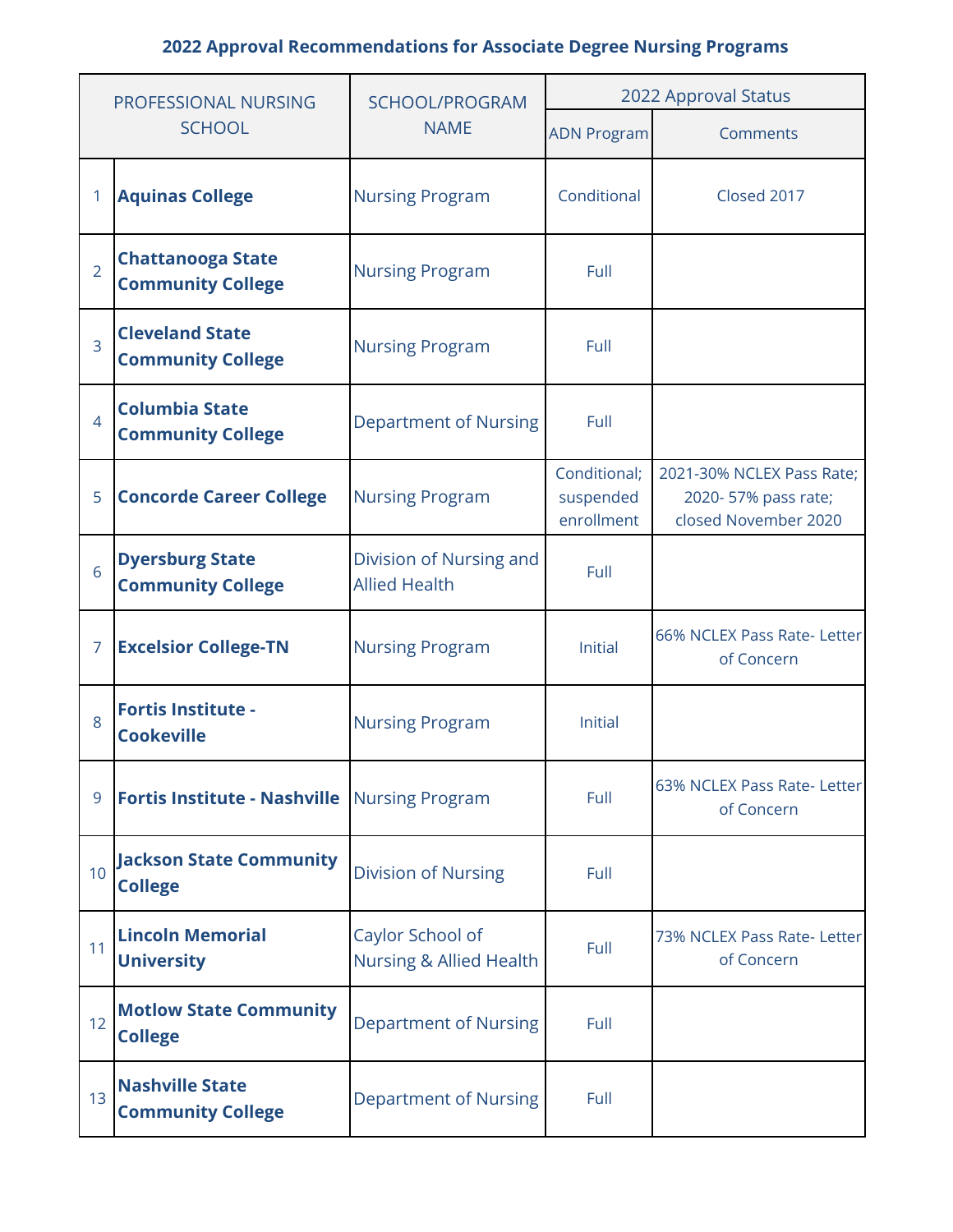|    | <b>PROFESSIONAL NURSING</b>                            | SCHOOL/PROGRAM               | 2022 Approval Status |                                           |  |  |
|----|--------------------------------------------------------|------------------------------|----------------------|-------------------------------------------|--|--|
|    | <b>SCHOOL</b>                                          | <b>NAME</b>                  | <b>ADN Program</b>   | Comments                                  |  |  |
| 14 | <b>Northeast State</b><br><b>Community College</b>     | <b>Division of Nursing</b>   | Full                 | 80% NCLEX Pass Rate-Letter<br>of Concern  |  |  |
| 15 | <b>Pellissippi State</b><br><b>Community College</b>   | <b>Department of Nursing</b> | Full                 |                                           |  |  |
| 16 | <b>Roane State Community</b><br><b>College</b>         | <b>Division of Nursing</b>   | Full                 | 79% NCLEX Pass Rate- Letter<br>of Concern |  |  |
| 17 | <b>Southern Adventist</b><br><b>University</b>         | <b>School of Nursing</b>     | Full                 | 74% NCLEX Pass Rate- Letter<br>of Concern |  |  |
| 18 | <b>Southwest Tennessee</b><br><b>Community College</b> | <b>Department of Nursing</b> | Full                 | 80% NCLEX Pass Rate-Letter<br>of Concern  |  |  |
| 19 | <b>Tennessee State</b><br><b>University</b>            | <b>Division of Nursing</b>   | Enrollment<br>closed | 83% NCLEX pass rate;<br>program closing   |  |  |
| 20 | <b>Volunteer State</b><br><b>Community College</b>     | <b>Department of Nursing</b> | Full                 |                                           |  |  |
| 21 | <b>Walters State Community</b><br><b>College</b>       | <b>Department of Nursing</b> | Full                 |                                           |  |  |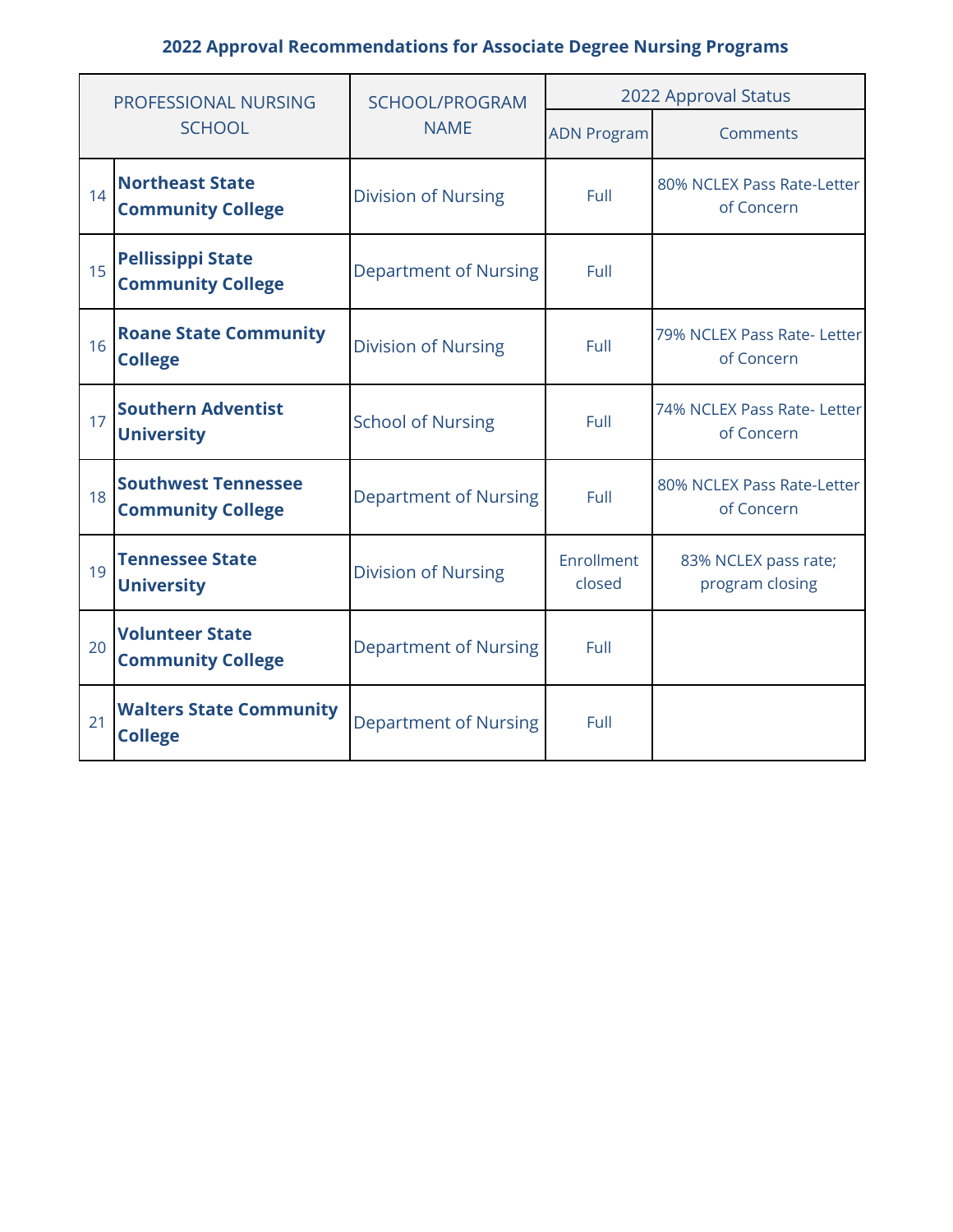| PROFESSIONAL NURSING |                                                     | SCHOOL/PROGRAM                                                               |           | 2022 Approval Status  |                                           |  |  |
|----------------------|-----------------------------------------------------|------------------------------------------------------------------------------|-----------|-----------------------|-------------------------------------------|--|--|
|                      | <b>SCHOOL</b>                                       | <b>NAME</b>                                                                  | State     | <b>BSN</b><br>Program | Comments                                  |  |  |
| 1                    | <b>Aquinas College</b>                              | <b>School of Nursing</b>                                                     | <b>TN</b> | Initial               | <b>Enrollment closed</b>                  |  |  |
| $\overline{2}$       | <b>Arkansas State University</b>                    | <b>School of Nursing</b>                                                     | <b>AR</b> | Initial               | RN-BSN only                               |  |  |
| 3                    | <b>Aspen University</b>                             | <b>School of Nursing</b>                                                     | CO        | Initial               | RN-BSN only                               |  |  |
| $\overline{4}$       | <b>Auburn University</b>                            | <b>School of Nursing</b>                                                     | <b>AL</b> | Initial               | RN-BSN only                               |  |  |
| 5                    | <b>Austin Peay State</b><br><b>University</b>       | <b>School of Nursing</b>                                                     | <b>TN</b> | Full                  |                                           |  |  |
| 6                    | <b>Baptist Health Sciences</b><br><b>University</b> | <b>Division of Nursing</b>                                                   | <b>TN</b> | Full                  |                                           |  |  |
| 7                    | <b>Belmont University</b>                           | Gordon E. Inman<br><b>College of Health</b><br><b>Sciences &amp; Nursing</b> | <b>TN</b> | Full                  | 84% NCLEX Pass Rate-<br>Letter of Concern |  |  |
| 8                    | <b>Bethel University</b>                            | <b>Department of Nursing</b>                                                 | <b>TN</b> | Full                  | 100% NCLEX Pass Rate;<br>certificate      |  |  |
| 9                    | <b>Capella University</b>                           | Division of Nursing and<br><b>Behavioral Health</b>                          | <b>MN</b> | Initial               | RN-BSN only                               |  |  |
| 10                   | <b>Carson Newman</b><br><b>University</b>           | Division of Nursing and<br><b>Behavioral Health</b>                          | <b>TN</b> | Full                  | 84% NCLEX Pass Rate-<br>Letter of Concern |  |  |
| 11                   | <b>Chamberlain University</b>                       | <b>College of Nursing</b>                                                    | IL        | Full                  | RN-BSN only                               |  |  |
| 12                   | <b>Christian Brothers</b><br><b>University</b>      | <b>Nursing Program</b>                                                       | <b>TN</b> | Full<br>Initial       | <b>RN-BSN</b><br>Prelicensure BSN         |  |  |
| 13                   | <b>Cumberland University</b>                        | Jeanette C. Rudy School<br>of Nursing                                        | <b>TN</b> | Full                  | 100% NCLEX Pass Rate;<br>certificate      |  |  |
|                      | <b>14 Drexel University</b>                         | <b>Department of Nursing</b>                                                 | PA        | Initial               | RN-BSN only                               |  |  |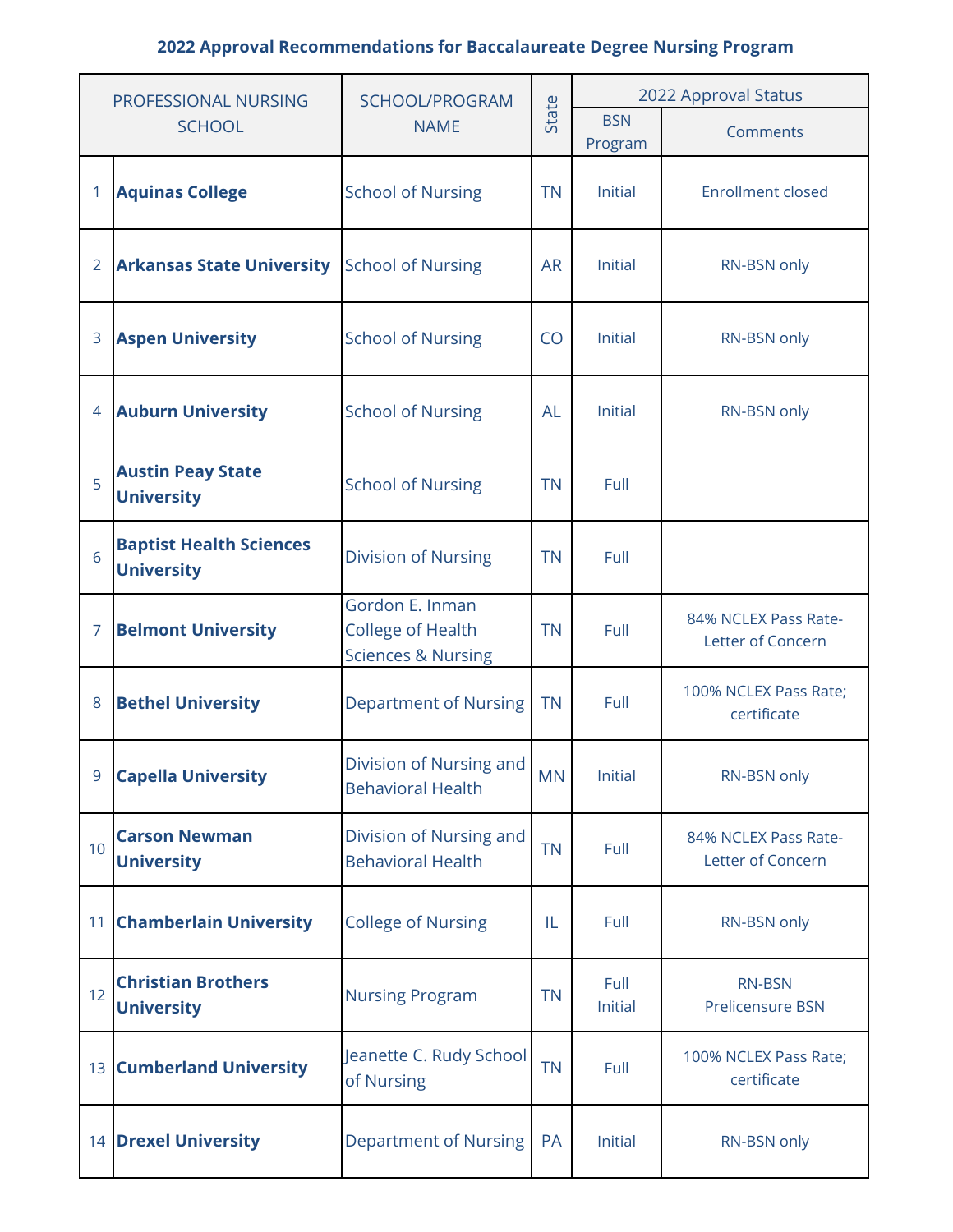| PROFESSIONAL NURSING |                                                  | SCHOOL/PROGRAM                                                      |           | 2022 Approval Status                  |                                           |  |  |
|----------------------|--------------------------------------------------|---------------------------------------------------------------------|-----------|---------------------------------------|-------------------------------------------|--|--|
|                      | <b>SCHOOL</b>                                    | <b>NAME</b>                                                         | State     | <b>BSN</b><br>Program                 | Comments                                  |  |  |
| 15                   | <b>East Tennessee State</b><br><b>University</b> | <b>College of Nursing</b>                                           | <b>TN</b> | Full                                  | 84% NCLEX Pass Rate-<br>Letter of Concern |  |  |
|                      | 16 <b>ECPI University</b>                        | <b>Nursing Program</b>                                              | <b>VA</b> | Initial                               | RN-BSN only                               |  |  |
|                      | 17 Excelsior College TN                          | <b>Nursing Program</b>                                              | <b>NY</b> | Initial                               | RN-BSN only                               |  |  |
| 18                   | <b>Freed-Hardeman</b><br><b>University</b>       | <b>Department of Nursing</b>                                        | <b>TN</b> | Full                                  |                                           |  |  |
|                      | 19 Galen College of Nursing                      | <b>Nursing Program</b>                                              | <b>TN</b> | Initial<br><b>Initial</b>             | ADN; LPN-ADN<br><b>BSN; RN-BSN</b>        |  |  |
|                      | 20 Herzing University                            | <b>School of Nursing</b>                                            | WI        | Initial                               | RN-BSN only                               |  |  |
| 21                   | <b>Indiana Wesleyan</b><br><b>University</b>     | <b>School of Nursing</b>                                            | IN        | Initial                               | RN-BSN only                               |  |  |
| 22                   | <b>Jacksonville State</b><br><b>University</b>   | <b>School of Health</b><br>Professions and<br>Wellness              | <b>AL</b> | Initial                               | RN-BSN only                               |  |  |
|                      | 23 King University                               | <b>School of Nursing</b>                                            | <b>TN</b> | Full                                  |                                           |  |  |
|                      | 24 Lee University                                | <b>School of Nursing</b>                                            | <b>TN</b> | Full                                  |                                           |  |  |
|                      | 25 Liberty University                            | <b>School of Nursing</b>                                            | <b>VA</b> | Initial                               | RN-BSN only                               |  |  |
| 26                   | <b>Lincoln Memorial</b><br><b>University</b>     | Caylor School of<br><b>TN</b><br><b>Nursing &amp; Allied Health</b> |           | Full                                  |                                           |  |  |
|                      | 27 Lindsey Wilson College                        | <b>Program of Nursing</b>                                           | <b>KY</b> | Initial                               | RN-BSN only                               |  |  |
|                      | 28 Lipscomb University                           | <b>School of Nursing</b>                                            | <b>TN</b> | Full BSN;<br>Initial<br><b>RN-BSN</b> |                                           |  |  |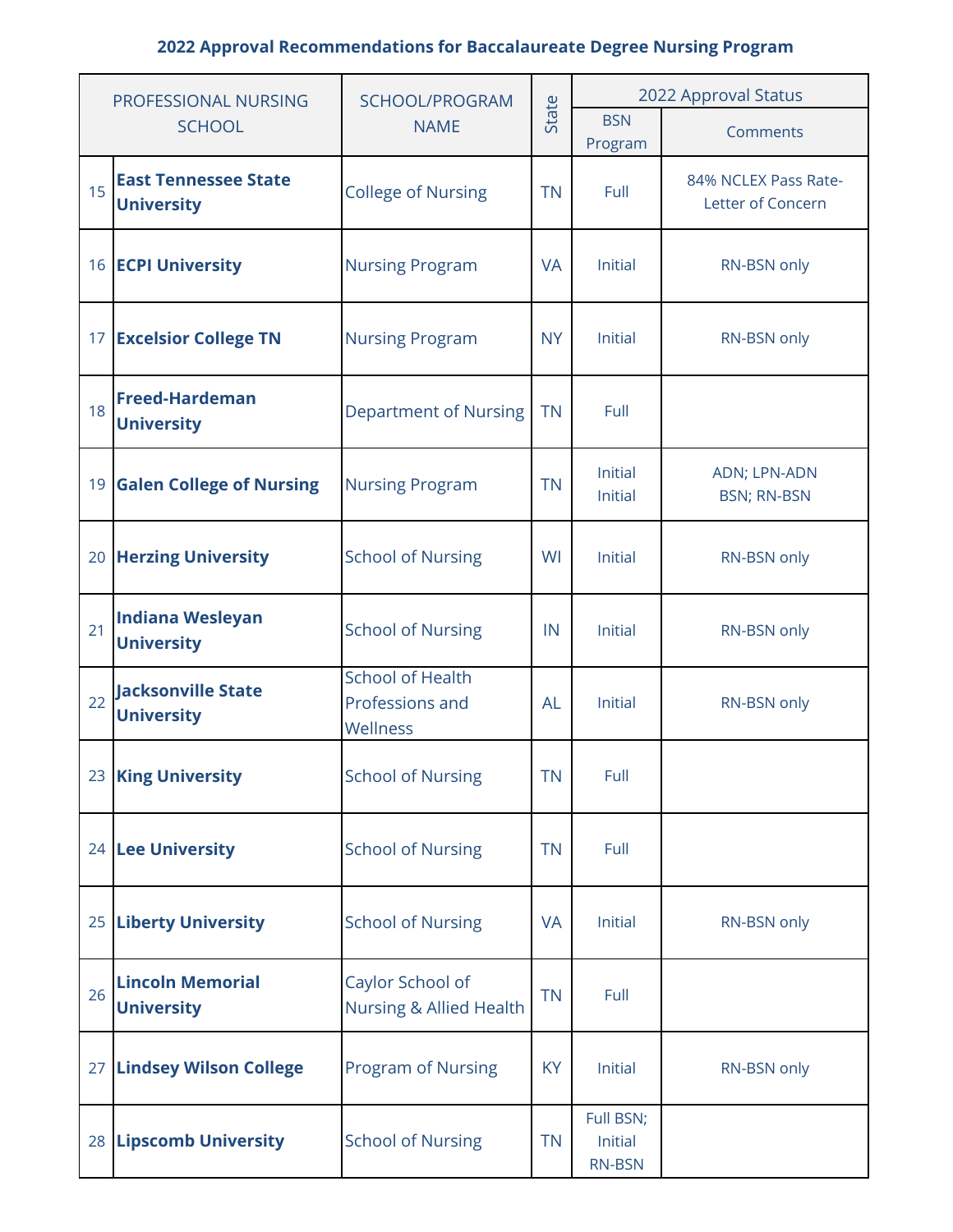| PROFESSIONAL NURSING |                                                                                | <b>SCHOOL/PROGRAM</b>                                         |           | 2022 Approval Status                    |                                           |  |  |
|----------------------|--------------------------------------------------------------------------------|---------------------------------------------------------------|-----------|-----------------------------------------|-------------------------------------------|--|--|
|                      | <b>SCHOOL</b>                                                                  | <b>NAME</b>                                                   | State     | <b>BSN</b><br>Program                   | Comments                                  |  |  |
|                      | 29 Loyola University                                                           | <b>School of Nursing</b>                                      | LA        | Initial                                 | RN-BSN only                               |  |  |
|                      | 30 Marian University                                                           | School of Nursing, St.<br><b>Thomas Health</b><br>Partnership | <b>TN</b> | Full                                    | 79% NCLEX Pass Rate-Letter<br>of Concern  |  |  |
| 31                   | <b>Martin Methodist College</b>                                                | <b>Division of Nursing</b>                                    | <b>TN</b> | Full                                    | 80% NCLEX Pass Rate; Letter<br>of Concern |  |  |
| 32                   | <b>Middle Tennessee State</b><br><b>University</b>                             | <b>School of Nursing</b>                                      | <b>TN</b> | Full                                    |                                           |  |  |
|                      | 33 Milligan College                                                            | <b>Area of Nursing</b>                                        | <b>TN</b> | Full                                    |                                           |  |  |
|                      | <b>Post University</b><br>34 (Formerly American<br><b>Sentinel University)</b> | <b>Nursing Program</b>                                        | CO        | Full                                    | RN-BSN only                               |  |  |
|                      | 35 Regis University                                                            | Loretto Heights School<br>of Nursing                          | CO        | Initial                                 | RN-BSN only                               |  |  |
|                      | <b>36 Sacred Heart University</b>                                              | <b>College of Nursing</b>                                     | <b>CT</b> | Initial                                 | RN-BSN only                               |  |  |
| 37                   | <b>Saint Joseph's College of</b><br><b>Maine</b>                               | <b>School of Nursing</b>                                      | <b>ME</b> | Initial                                 | RN-BSN only                               |  |  |
|                      | 38 South College                                                               | <b>School of Nursing</b>                                      | <b>TN</b> | Full BSN;<br>Initial<br>LPN-BSN         |                                           |  |  |
| 39                   | <b>Southern Adventist</b><br><b>University</b>                                 | <b>School of Nursing</b>                                      | <b>TN</b> | Initial                                 |                                           |  |  |
| 40                   | <b>Southern Hew Hampshire</b><br><b>University</b>                             | <b>Department of Nursing</b>                                  | <b>NH</b> | Full                                    | RN-BSN only                               |  |  |
| 41                   | <b>Spring Arbor Univeristy</b>                                                 | <b>School of Nursing</b>                                      | MI        | Initial                                 | RN-BSN only                               |  |  |
| 42                   | <b>Tennessee State</b><br><b>University</b>                                    | <b>Division of Nursing</b>                                    | <b>TN</b> | Appearing<br>before the<br><b>Board</b> | 2020-75% pass rate;<br>2021-0% pass rate  |  |  |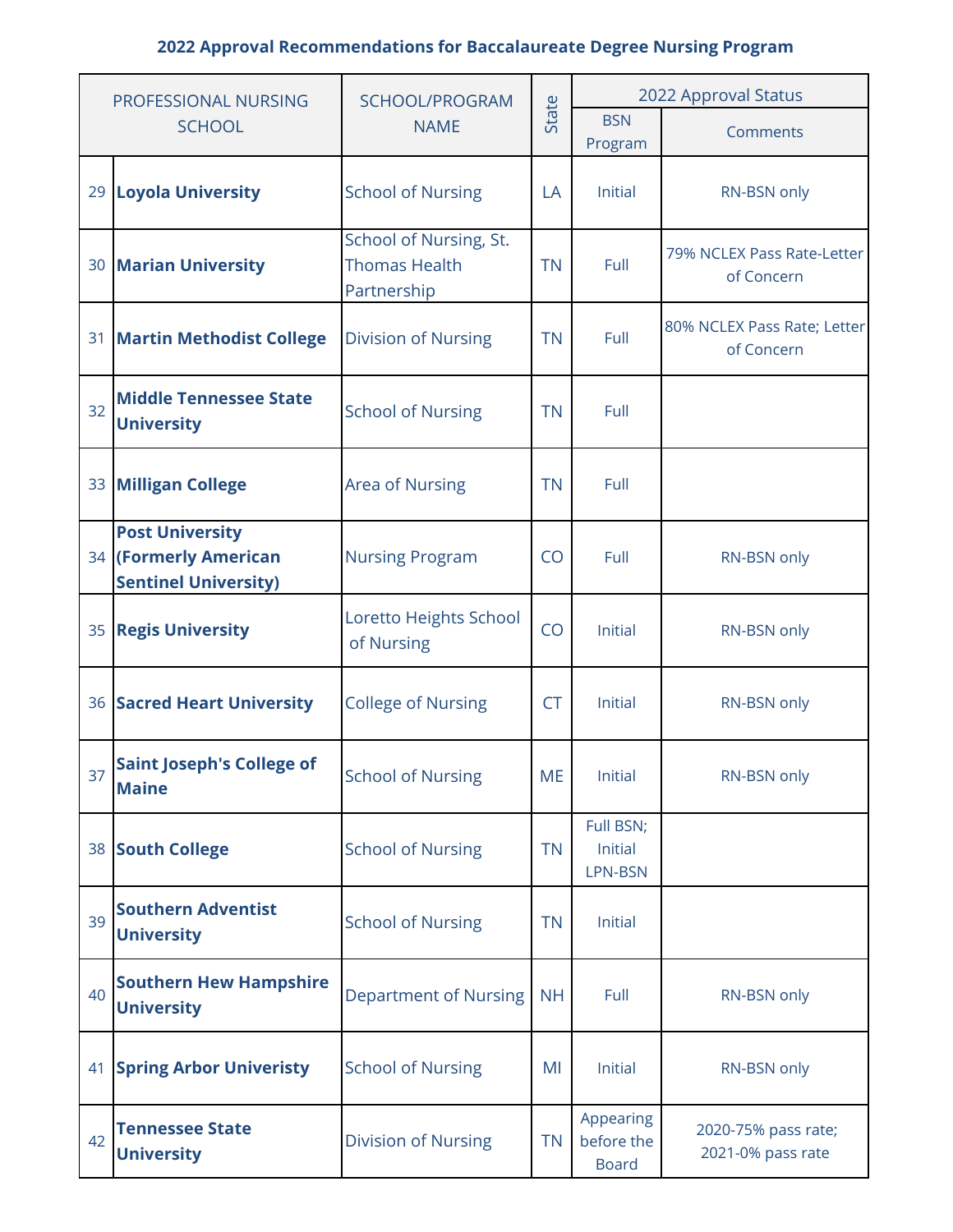| PROFESSIONAL NURSING |                                                     | SCHOOL/PROGRAM                                     |           | 2022 Approval Status                    |                                            |  |  |
|----------------------|-----------------------------------------------------|----------------------------------------------------|-----------|-----------------------------------------|--------------------------------------------|--|--|
|                      | <b>SCHOOL</b>                                       | State<br><b>NAME</b><br>Program                    |           | <b>BSN</b>                              | Comments                                   |  |  |
| 43                   | <b>Tennessee Technological</b><br><b>University</b> | <b>Whitson-Hester School</b><br>of Nursing         | <b>TN</b> | Full                                    |                                            |  |  |
| 44                   | <b>Tennessee Wesleyan</b><br><b>University</b>      | <b>Fort Sanders Nursing</b><br>Department          | <b>TN</b> | Full                                    | 82 % NCLEX Pass Rate-<br>Letter of Concern |  |  |
| 45                   | <b>Trevecca Nazarene</b><br><b>University</b>       | <b>Trevecca/Belmont</b><br>Partnership Program     | <b>TN</b> | Conditional                             | Program closed                             |  |  |
| 46                   | <b>Tusculum University</b>                          | <b>School of Nursing</b>                           | <b>TN</b> | Appearing<br>before the<br><b>Board</b> | 2020-78% pass rate;<br>2021-80% pass rate  |  |  |
| 47                   | <b>Union University</b>                             | <b>School of Nursing</b>                           | <b>TN</b> | Full                                    |                                            |  |  |
|                      | <b>48 United States University</b>                  |                                                    | CA        | Initial                                 | RN-BSN only                                |  |  |
|                      | 49 University of Alabama                            | Capstone College of<br><b>AL</b><br><b>Nursing</b> |           | Initial                                 | RN-BSN only                                |  |  |
| 50                   | <b>University of Arkansas</b>                       | <b>Eleanor Mann School</b><br>of Nursing           | <b>AR</b> | Initial                                 | RN-BSN only                                |  |  |
|                      | 51 University of Memphis                            | Loewenburg College of<br><b>Nursing</b>            | TN        | Full                                    |                                            |  |  |
| 52                   | <b>University of Michigan-</b><br><b>Flint</b>      | <b>Department of Nursing</b>                       | MI        | Initial                                 | RN-BSN only                                |  |  |
| 53                   | <b>University of North</b><br><b>Alabama</b>        | Anderson College of<br><b>Nursing</b>              | <b>AL</b> | Initial                                 | RN-BSN only                                |  |  |
| 54                   | <b>University of South</b><br><b>Alabama</b>        | <b>College of Nursing</b><br><b>AL</b>             |           | Full                                    | RN-BSN only                                |  |  |
| 55                   | <b>University of the</b><br><b>Cumberlands</b>      | <b>Department of Nursing</b>                       | <b>KY</b> | Initial                                 | RN-BSN only                                |  |  |
|                      | 56 UT - Chattanooga                                 | <b>School of Nursing</b>                           | <b>TN</b> | Full                                    |                                            |  |  |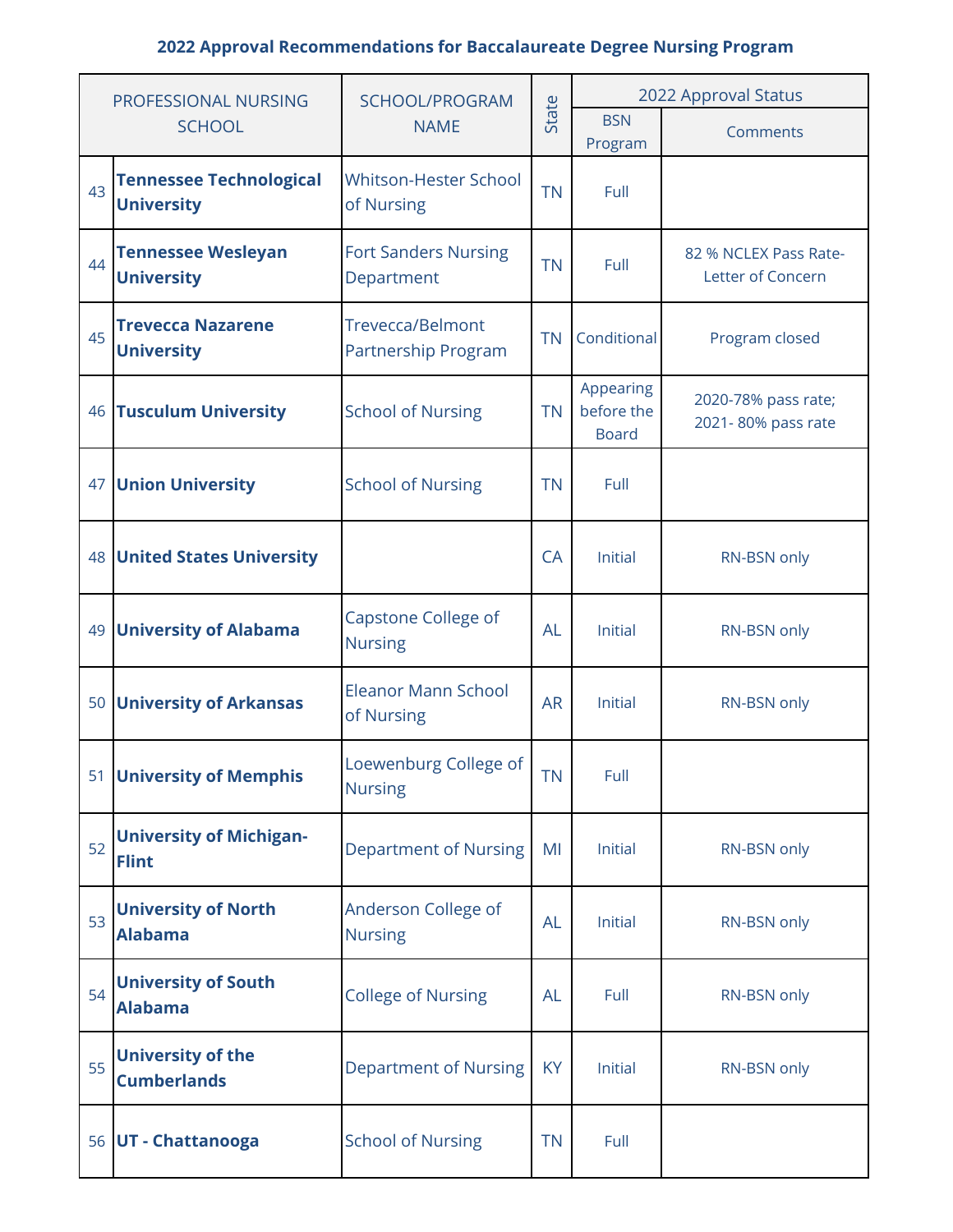| PROFESSIONAL NURSING |                                                  | SCHOOL/PROGRAM                          |           | 2022 Approval Status  |             |  |  |
|----------------------|--------------------------------------------------|-----------------------------------------|-----------|-----------------------|-------------|--|--|
|                      | <b>SCHOOL</b>                                    | <b>NAME</b>                             |           | <b>BSN</b><br>Program | Comments    |  |  |
|                      | 57 UT - Health Science Center College of Nursing |                                         | <b>TN</b> | Full                  |             |  |  |
|                      | 58 UT - Knoxville                                | <b>College of Nursing</b>               | <b>TN</b> | Full                  |             |  |  |
|                      | 59 UT - Martin                                   | Department of Nursing                   | <b>TN</b> | Full                  |             |  |  |
|                      | 60 Walden University                             | <b>School of Nursing</b>                | <b>MN</b> | Full                  | RN-BSN only |  |  |
| 61                   | <b>Western Governors</b><br><b>University TN</b> | <b>College of Health</b><br>Professions | <b>TN</b> | Full                  | RN-BSN only |  |  |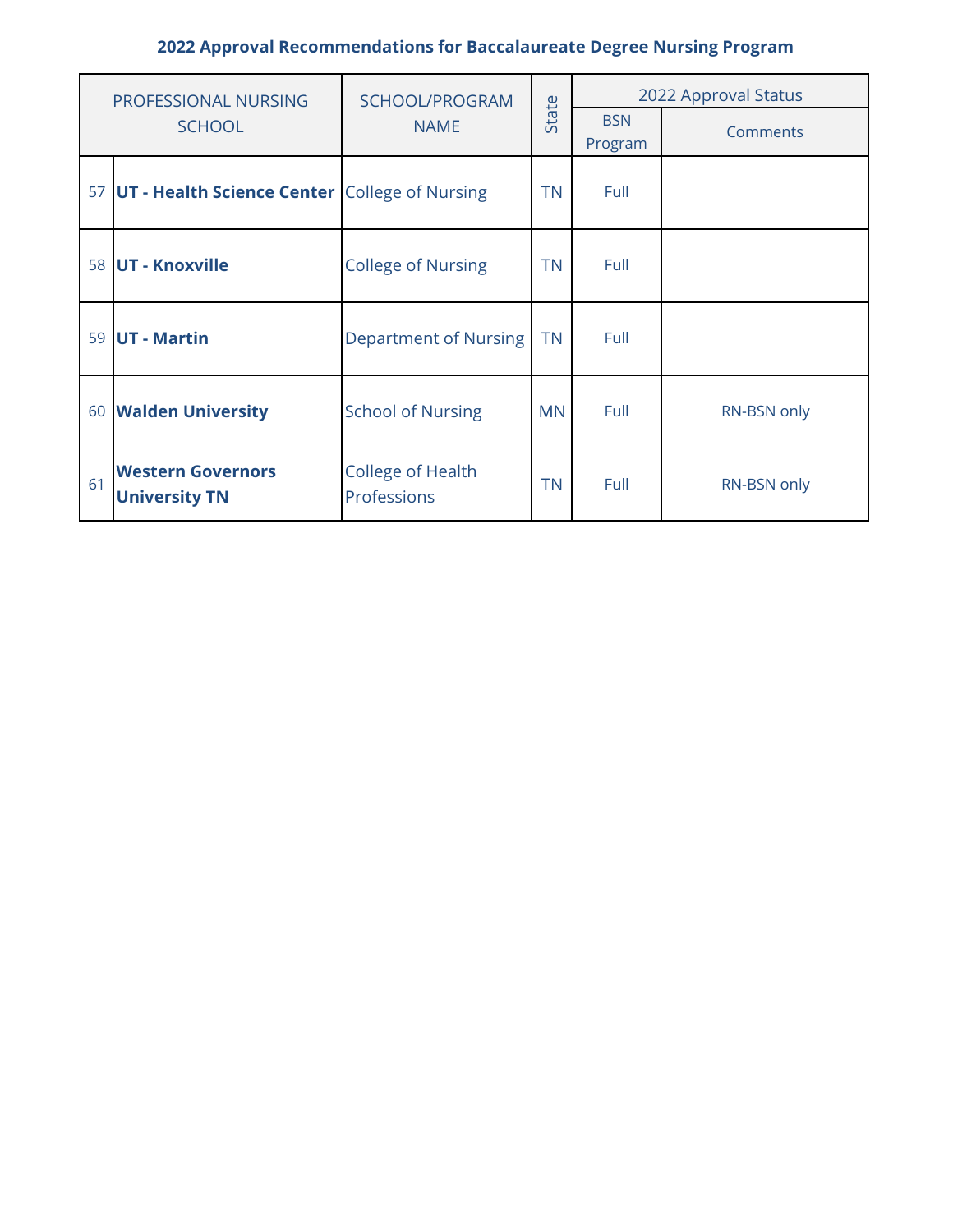|                |                                     |                                       |           |          | 2022 Approval Status  |
|----------------|-------------------------------------|---------------------------------------|-----------|----------|-----------------------|
|                | PROFESSIONAL NURSING SCHOOL         | SCHOOL/PROGRAM                        | State     | Graduate |                       |
|                |                                     | <b>NAME</b>                           |           | Degree   | Comments              |
|                |                                     |                                       |           | Program  |                       |
|                |                                     |                                       |           |          |                       |
|                | <b>Arkansas State University</b>    | <b>School of Nursing</b>              | <b>AR</b> | Initial  | Doctoral              |
|                |                                     |                                       |           |          |                       |
|                |                                     |                                       |           |          |                       |
| $\overline{2}$ | <b>Aspen University</b>             | <b>School of Nursing</b>              | CO        | Initial  | MSN/Doctoral          |
|                |                                     |                                       |           |          |                       |
|                |                                     |                                       |           |          |                       |
|                |                                     |                                       |           |          |                       |
| 3              | <b>Auburn University</b>            | <b>School of Nursing</b>              | <b>AL</b> | Initial  | MSN/Doctoral          |
|                |                                     |                                       |           |          |                       |
|                |                                     |                                       |           |          |                       |
| 4              | <b>Austin Peay State University</b> | <b>School of Nursing</b>              | <b>TN</b> | Full     | <b>MSN; TNeCampus</b> |
|                |                                     |                                       |           |          |                       |
|                |                                     |                                       |           |          |                       |
| 5              | <b>Baptist Health Sciences</b>      | <b>Division of Nursing</b>            | <b>TN</b> | Initial  | Doctoral              |
|                | <b>University</b>                   |                                       |           |          |                       |
|                |                                     |                                       |           |          |                       |
|                |                                     | Gordon E. Inman                       |           |          |                       |
| 6              | <b>Belmont University</b>           | <b>College of Health</b>              | <b>TN</b> | Full     | MSN/Doctoral          |
|                |                                     | <b>Sciences &amp; Nursing</b>         |           |          |                       |
|                |                                     | Division of Nursing &                 |           |          |                       |
| 7              | <b>Capella University</b>           | <b>Behavioral Health</b>              | <b>MN</b> | Initial  | MSN/Doctoral          |
|                |                                     |                                       |           |          |                       |
|                |                                     |                                       |           |          |                       |
| 8              | <b>Carson Newman University</b>     | Division of Nursing &                 | <b>TN</b> | Full     | <b>MSN</b>            |
|                |                                     | <b>Behavioral Health</b>              |           |          |                       |
|                |                                     |                                       |           |          |                       |
| 9              | <b>Chamberlain College</b>          | <b>College of Nursing</b>             | IL        | Full     | MSN/Doctoral          |
|                |                                     |                                       |           |          |                       |
|                |                                     |                                       |           |          |                       |
|                |                                     | Jeanette C. Rudy                      |           |          |                       |
|                | 10 Cumberland University            | <b>TN</b><br><b>School of Nursing</b> |           | Initial  | <b>MSN</b>            |
|                |                                     |                                       |           |          |                       |
|                |                                     |                                       |           |          |                       |
|                | 11 Drexel University                | <b>School of Nursing</b>              | PA        | Initial  | MSN/Doctoral          |
|                |                                     |                                       |           |          |                       |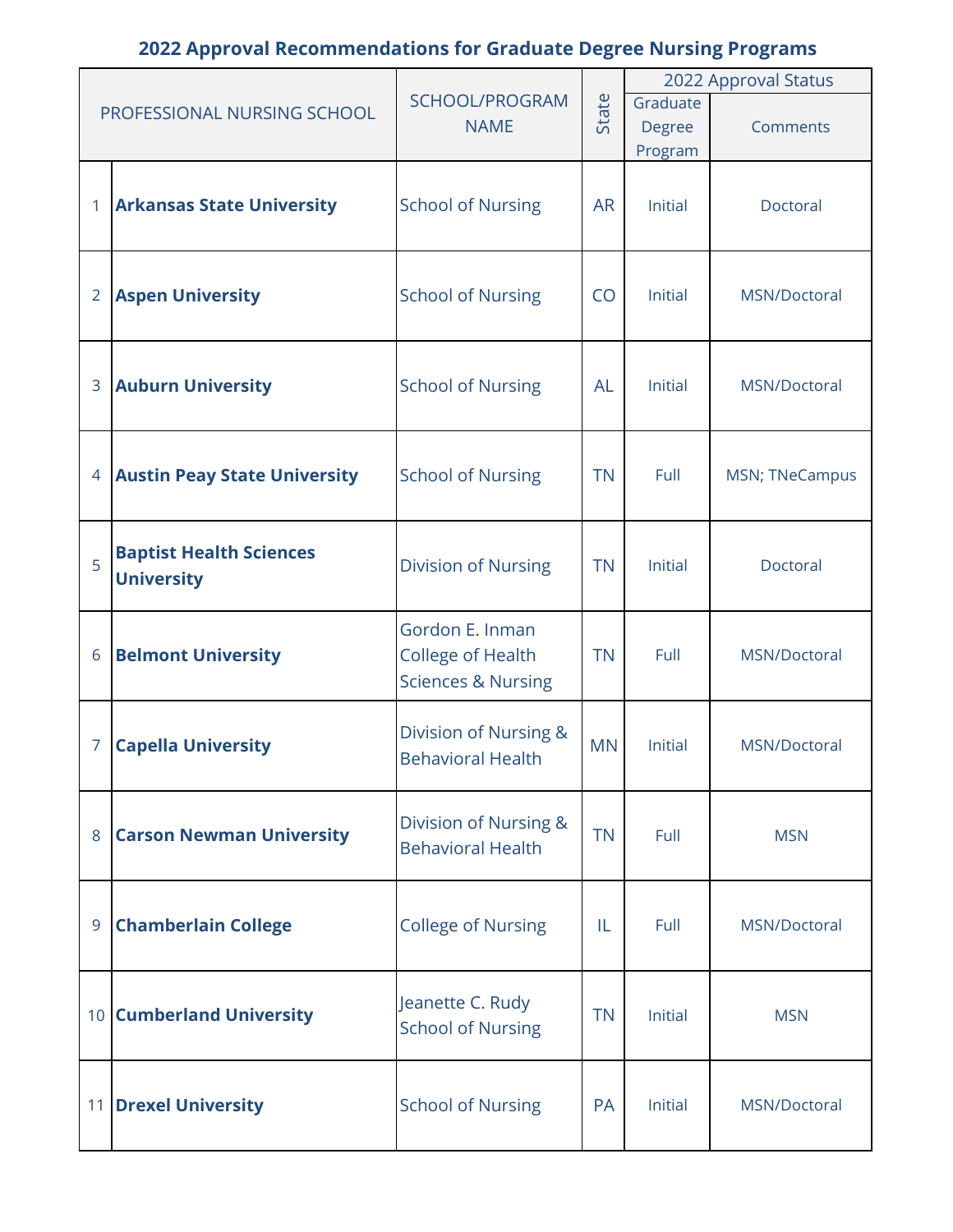|                                                              |                          |           |                | 2022 Approval Status |
|--------------------------------------------------------------|--------------------------|-----------|----------------|----------------------|
| PROFESSIONAL NURSING SCHOOL                                  | SCHOOL/PROGRAM           | State     | Graduate       |                      |
|                                                              | <b>NAME</b>              |           | <b>Degree</b>  | Comments             |
|                                                              |                          |           | Program        |                      |
|                                                              |                          |           |                |                      |
| 12 Duke University                                           | <b>School of Nursing</b> | <b>NC</b> | Initial        | <b>MSN</b>           |
|                                                              |                          |           |                |                      |
|                                                              |                          |           | Full           | MSN/Doctoral         |
| 13 <b>East Tennessee State University</b> College of Nursing |                          | <b>TN</b> | Initial:       | TNeCampus            |
|                                                              |                          |           | Joint DNP      | Joint DNP with TTU   |
|                                                              |                          |           | with TTU       |                      |
| 14 Excelsior College TN                                      | <b>Nursing Program</b>   | <b>NY</b> | Initial        | <b>MSN</b>           |
|                                                              |                          |           |                |                      |
|                                                              |                          |           |                |                      |
|                                                              |                          |           |                |                      |
| <b>15 Frontier Nursing University</b>                        | <b>Nursing Program</b>   | <b>KY</b> | Full           | MSN/Doctoral         |
|                                                              |                          |           |                |                      |
|                                                              |                          |           |                |                      |
| 16 Galen College of Nursing                                  | <b>School of Nursing</b> | <b>TN</b> | Initial        | <b>MSN</b>           |
|                                                              |                          |           |                |                      |
|                                                              |                          |           |                |                      |
| 17 George Washington University                              | <b>School of Nursing</b> | <b>DC</b> | Initial        | MSN/Doctoral         |
|                                                              |                          |           |                |                      |
|                                                              |                          |           |                |                      |
| 18 Georgetown University                                     | School of Nursing &      | DC        | Initial        | MSN/Doctoral         |
|                                                              | <b>Health Sciencse</b>   |           |                |                      |
|                                                              |                          |           |                |                      |
| <b>19 Harding University</b>                                 | Carr College of          | <b>AR</b> | Initial        | <b>MSN</b>           |
|                                                              | <b>Nursing</b>           |           |                |                      |
|                                                              |                          |           |                |                      |
| 20 Herzing University                                        |                          | <b>AR</b> | Initial        | <b>MSN</b>           |
|                                                              | <b>School of Nursing</b> |           |                |                      |
|                                                              |                          |           |                |                      |
|                                                              |                          |           |                |                      |
| 21 Indiana Wesleyan                                          | <b>School of Nursing</b> | IN        | <b>Initial</b> | MSN/Doctoral         |
|                                                              |                          |           |                |                      |
|                                                              | Lurleen B. Wallace       |           |                |                      |
| 22 Jacksonville State University                             | Dept. of Nursing         | <b>AL</b> | <b>Initial</b> | MSN/Doctoral         |
|                                                              |                          |           |                |                      |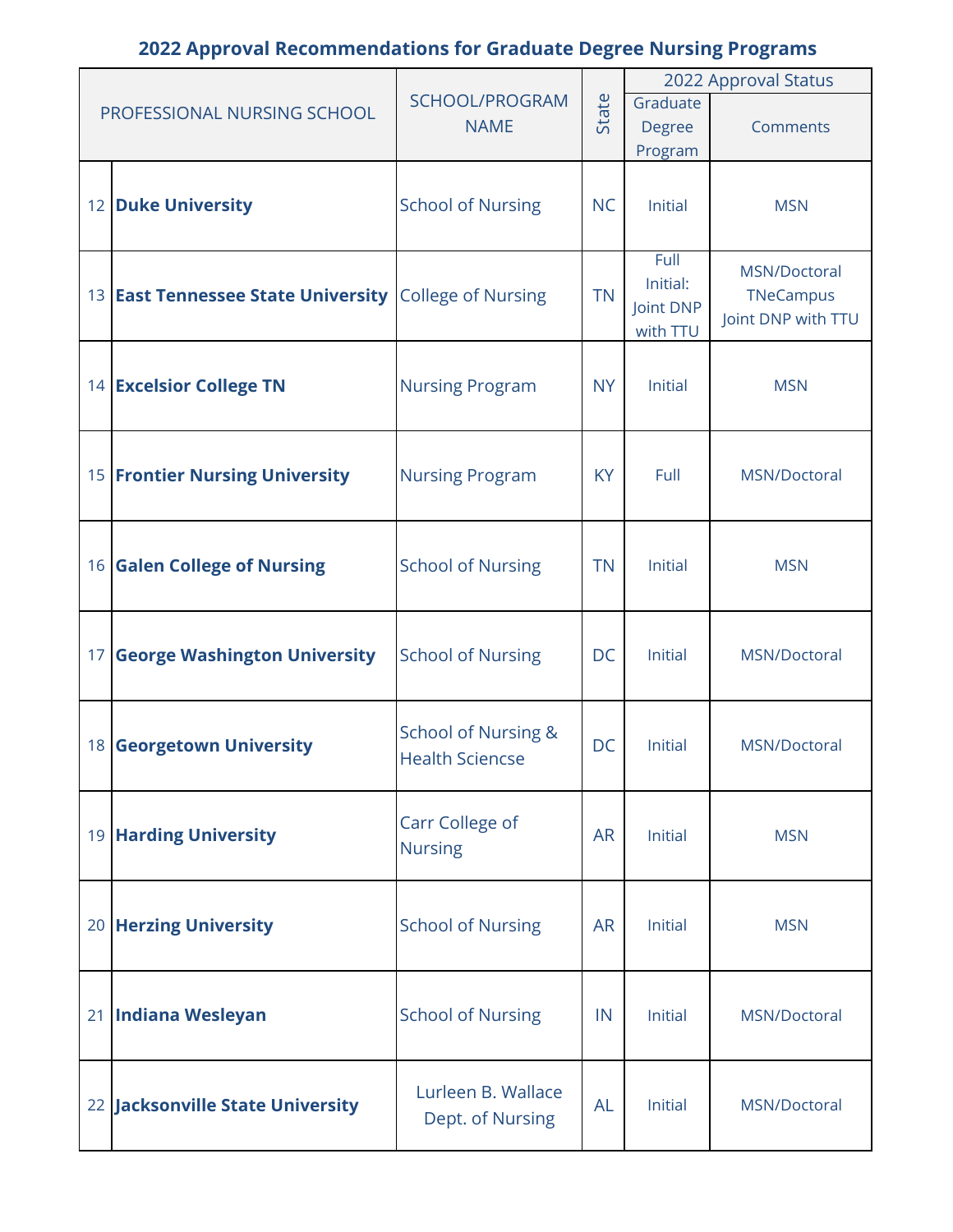|    |                                   |                                              |           | 2022 Approval Status |              |  |
|----|-----------------------------------|----------------------------------------------|-----------|----------------------|--------------|--|
|    | PROFESSIONAL NURSING SCHOOL       | SCHOOL/PROGRAM                               | State     | Graduate             |              |  |
|    |                                   | <b>NAME</b>                                  |           | Degree               | Comments     |  |
|    |                                   |                                              |           | Program              |              |  |
|    |                                   |                                              |           |                      |              |  |
|    | 23 Johns Hopkins University       | <b>School of Nursing</b>                     | <b>MD</b> | Initial              | MSN/Doctoral |  |
|    |                                   |                                              |           |                      |              |  |
|    |                                   |                                              |           |                      |              |  |
|    | 24 King University                | <b>School of Nursing</b>                     | <b>TN</b> | Full                 | MSN/Doctoral |  |
|    |                                   |                                              |           |                      |              |  |
|    |                                   |                                              |           |                      |              |  |
|    | 25 Lee University                 |                                              | <b>TN</b> | <b>Initial</b>       | Doctoral     |  |
|    |                                   |                                              |           |                      |              |  |
|    |                                   |                                              |           |                      |              |  |
|    | 26 Lenoire-Rhyne University       | <b>School of Nursing</b>                     | <b>NC</b> | Initial              | MSN/Doctoral |  |
|    |                                   |                                              |           |                      |              |  |
|    |                                   |                                              |           |                      |              |  |
|    | 27 Liberty University             | <b>School of Nursing</b>                     | <b>VA</b> | Initial              | MSN/Doctoral |  |
|    |                                   |                                              |           |                      |              |  |
|    |                                   |                                              |           |                      |              |  |
|    |                                   | Caylor School of                             |           | Full                 |              |  |
|    | 28 Lincoln Memorial University    | <b>Nursing &amp; Allied</b><br><b>Health</b> | <b>TN</b> |                      | MSN/Doctoral |  |
|    |                                   |                                              |           |                      |              |  |
|    |                                   |                                              |           |                      |              |  |
|    | 29 Loyola University              | <b>School of Nursing</b>                     | LA        | Initial              | MSN/Doctoral |  |
|    |                                   |                                              |           |                      |              |  |
|    |                                   |                                              |           |                      |              |  |
|    | 30 Maryville University           | <b>School of Nursing</b>                     | <b>MO</b> | Full                 | MSN/Doctoral |  |
|    |                                   |                                              |           |                      |              |  |
|    | <b>Mid America Nazarene</b>       |                                              |           |                      |              |  |
| 31 | <b>University</b>                 | <b>School of Nursing</b>                     | <b>KS</b> | <b>Initial</b>       | <b>MSN</b>   |  |
|    |                                   |                                              |           |                      |              |  |
|    | <b>Middle Tennessee School of</b> |                                              |           |                      |              |  |
| 32 | <b>Anesthesia</b>                 | <b>School of Nursing</b>                     | <b>TN</b> | Full                 | MSN/Doctoral |  |
|    |                                   |                                              |           |                      |              |  |
|    |                                   |                                              |           |                      |              |  |
| 33 | <b>Middle Tennessee State</b>     | <b>School of Nursing</b>                     | <b>TN</b> | Full                 | <b>MSN</b>   |  |
|    | <b>University</b>                 |                                              |           |                      |              |  |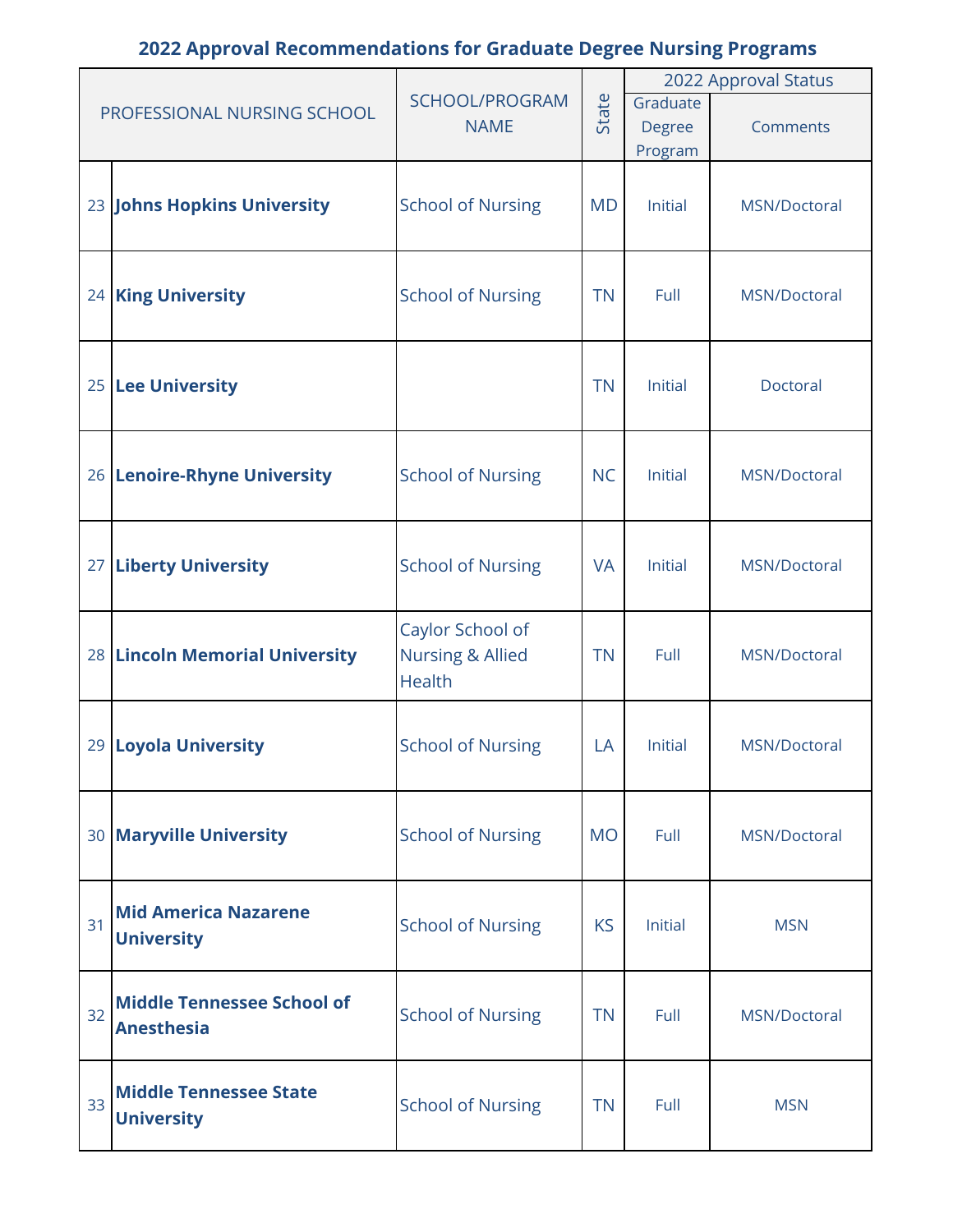|    |                                      |                           |           |                | 2022 Approval Status |
|----|--------------------------------------|---------------------------|-----------|----------------|----------------------|
|    | PROFESSIONAL NURSING SCHOOL          | SCHOOL/PROGRAM            | State     | Graduate       |                      |
|    |                                      | <b>NAME</b>               |           | Degree         | Comments             |
|    |                                      |                           |           | Program        |                      |
|    |                                      |                           |           |                |                      |
| 34 | <b>Post University</b><br>(formerly  | <b>Nursing Program</b>    | CO        | Full           | MSN/Doctoral         |
|    | <b>American Sentinel University)</b> |                           |           |                |                      |
|    |                                      |                           |           |                |                      |
|    | 35 Regis University                  | Loretto Heights           | CO        | Initial        | MSN/Doctoral         |
|    |                                      | <b>School of Nursing</b>  |           |                |                      |
|    |                                      |                           |           |                |                      |
|    | <b>Rocky Mountain University of</b>  |                           |           |                |                      |
| 36 | <b>Health Professions</b>            | <b>Nursing Program</b>    | <b>UT</b> | Initial        | Doctoral             |
|    |                                      |                           |           |                |                      |
|    |                                      |                           |           |                |                      |
|    | 37 Sacred Heart University           | <b>College of Nursing</b> | <b>CT</b> | <b>Initial</b> | MSN/Doctoral         |
|    |                                      |                           |           |                |                      |
|    |                                      |                           |           |                |                      |
|    | 38 Saint Joseph's College of Maine   | <b>School of Nursing</b>  | <b>ME</b> | Initial        | <b>MSN</b>           |
|    |                                      |                           |           |                |                      |
|    |                                      | Ida V. Moffett School     |           |                |                      |
|    | <b>39 Samford University</b>         | of Nursing                | <b>AL</b> | Initial        | MSN/Doctoral         |
|    |                                      |                           |           |                |                      |
|    |                                      |                           |           |                |                      |
|    | 40 South College                     | <b>School of Nursing</b>  | <b>TN</b> | Initial        | MSN/Doctoral         |
|    |                                      |                           |           |                |                      |
|    |                                      |                           |           |                |                      |
|    | 41 Southern Adventist University     | <b>School of Nursing</b>  | <b>TN</b> | Full           | MSN/Doctoral         |
|    |                                      |                           |           |                |                      |
|    |                                      |                           |           |                |                      |
| 42 | <b>Southern New Hampshire</b>        | Dept. of Nursing &        | <b>NH</b> | Full           | <b>MSN</b>           |
|    | <b>University</b>                    | <b>Health Professions</b> |           |                |                      |
|    |                                      |                           |           |                |                      |
|    | 43 Spring Arbor Univerity            | <b>School of Nursing</b>  | MI        | Initial        | <b>MSN</b>           |
|    |                                      |                           |           |                |                      |
|    |                                      |                           |           |                |                      |
|    | 44 St. Louis University              | <b>School of Nursing</b>  | <b>MO</b> | Initial        | MSN/Doctoral         |
|    |                                      |                           |           |                |                      |
|    |                                      |                           |           |                |                      |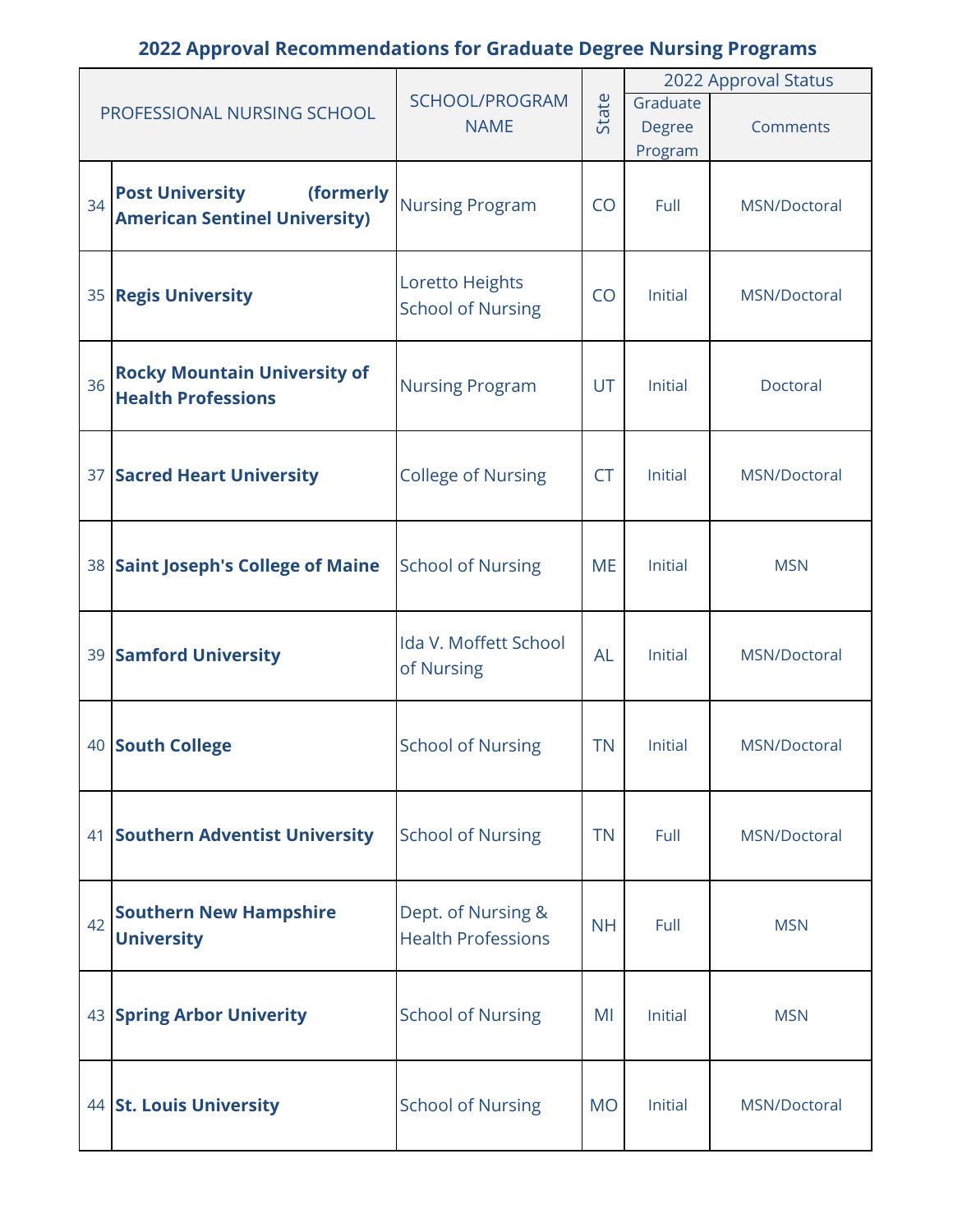|    |                                                           |                                            |           | 2022 Approval Status                       |                                                  |  |
|----|-----------------------------------------------------------|--------------------------------------------|-----------|--------------------------------------------|--------------------------------------------------|--|
|    | PROFESSIONAL NURSING SCHOOL                               | SCHOOL/PROGRAM<br><b>NAME</b>              | State     | Graduate<br><b>Degree</b><br>Program       | Comments                                         |  |
|    | 45 Tennessee State University                             | <b>Division of Nursing</b>                 | <b>TN</b> | Full                                       | <b>MSN</b><br><b>TNeCampus option</b>            |  |
| 46 | <b>Tennessee Technological</b><br><b>University</b>       | Whitson-Hester<br><b>School of Nursing</b> | <b>TN</b> | Full<br>Initial:<br>Joint DNP<br>with ETSU | MSN/Doctoral<br>TNeCampus<br>Joint DNP with ETSU |  |
|    | 47 <b>Tennessee Wesleyan University</b> School of Nursing |                                            | <b>TN</b> | Initial                                    | <b>MSN</b>                                       |  |
|    | 48 Tusculum College                                       | <b>School of Nursing</b>                   | <b>TN</b> | <b>Initial</b>                             | <b>MSN</b>                                       |  |
|    | 49 Union University                                       | <b>School of Nursing</b>                   | <b>TN</b> | Full                                       | MSN/Doctoral                                     |  |
|    | 50 United States University                               |                                            | <b>CA</b> | Initial                                    | <b>MSN</b>                                       |  |
|    | 51 University of Alabama                                  | Capstone College of<br><b>Nursing</b>      | <b>AL</b> | <b>Initial</b>                             | MSN/Doctoral                                     |  |
| 52 | <b>University of Alabama -</b><br><b>Birmingham (UAB)</b> | <b>School of Nursing</b>                   | AL        | Initial                                    | MSN/Doctoral                                     |  |
|    | 53 University of Arkansas                                 | <b>Eleanor Mann School</b><br>of Nursing   | <b>AR</b> | Initial                                    | MSN/Doctoral                                     |  |
|    | 54 University of Connecticut                              | <b>School of Nursing</b>                   | <b>CT</b> | Initial                                    | <b>MSN</b>                                       |  |
|    | 55 University of Memphis                                  | Loewenburg College<br>of Nursing           | <b>TN</b> | Full                                       | <b>MSN</b><br><b>TNeCampus option</b>            |  |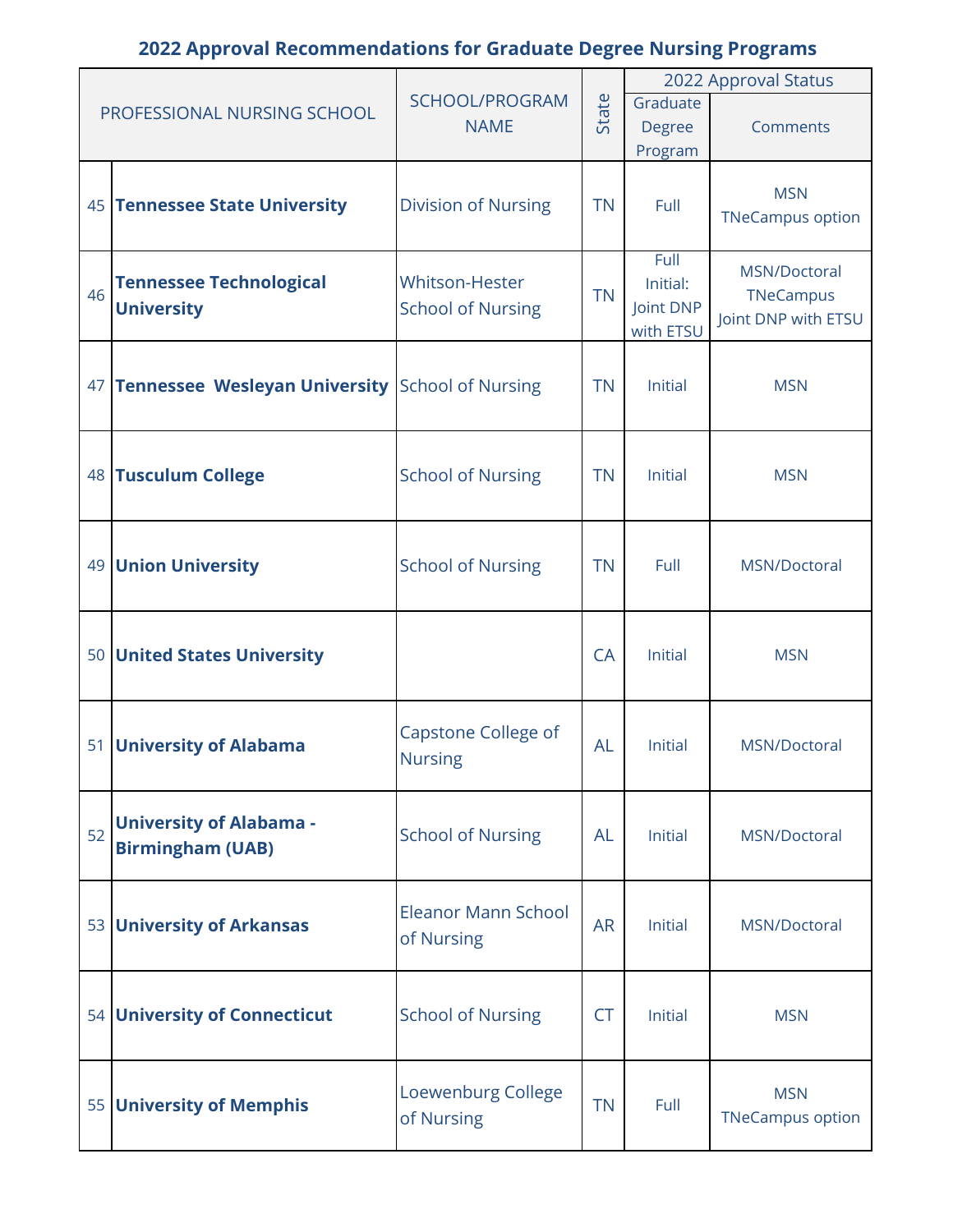| PROFESSIONAL NURSING SCHOOL |                                                  |                                         |           | 2022 Approval Status |                         |  |  |  |
|-----------------------------|--------------------------------------------------|-----------------------------------------|-----------|----------------------|-------------------------|--|--|--|
|                             |                                                  | SCHOOL/PROGRAM<br><b>NAME</b>           | State     | Graduate             | Comments                |  |  |  |
|                             |                                                  |                                         |           | Degree<br>Program    |                         |  |  |  |
|                             |                                                  |                                         |           |                      |                         |  |  |  |
|                             | 56 University of Michigan- Flint                 | <b>School of Nursing</b>                | MI        | Initial              | MSN/Doctoral            |  |  |  |
|                             |                                                  |                                         |           |                      |                         |  |  |  |
|                             | 57 University of North Alabama                   | Anderson College of                     | <b>AL</b> | Initial              | <b>MSN</b>              |  |  |  |
|                             |                                                  | <b>Nursing</b>                          |           |                      |                         |  |  |  |
|                             |                                                  |                                         |           |                      |                         |  |  |  |
|                             | 58 University of South Alabama                   | <b>College of Nursing</b>               | <b>AL</b> | Full                 | MSN/Doctoral            |  |  |  |
|                             |                                                  |                                         |           |                      |                         |  |  |  |
| 59                          | <b>University of St. Augustine for</b>           | <b>School of Nursing</b>                | <b>CA</b> | Initial              | MSN/Doctoral            |  |  |  |
|                             | <b>Health Sciences</b>                           |                                         |           |                      |                         |  |  |  |
|                             |                                                  |                                         |           |                      | MSN/Doctoral            |  |  |  |
|                             | 60 University of TN - Chattanooga                | <b>School of Nursing</b>                | <b>TN</b> | Full                 |                         |  |  |  |
|                             |                                                  |                                         |           |                      |                         |  |  |  |
|                             | 61 University of TN - Knoxville                  | <b>College of Nursing</b>               | <b>TN</b> | Full                 | MSN/Doctoral            |  |  |  |
|                             |                                                  |                                         |           |                      |                         |  |  |  |
|                             | <b>University of TN- Health Science</b>          |                                         |           |                      | MSN/Doctoral            |  |  |  |
| 62                          | <b>Center</b>                                    | <b>College of Nursing</b>               | <b>TN</b> | Full                 |                         |  |  |  |
|                             |                                                  |                                         |           |                      | MSN/Doctoral            |  |  |  |
|                             | 63 Vanderbilt University                         | <b>School of Nursing</b>                | <b>TN</b> | Full                 | <b>Includes Initial</b> |  |  |  |
|                             |                                                  |                                         |           |                      | <b>License MSN</b>      |  |  |  |
|                             |                                                  |                                         |           |                      |                         |  |  |  |
|                             | 64 Walden University                             | <b>School of Nursing</b>                | <b>MN</b> | Full                 | MSN/Doctoral            |  |  |  |
|                             |                                                  |                                         |           |                      |                         |  |  |  |
| 65                          | <b>Western Governors University</b><br><b>TN</b> | <b>College of Health</b><br>Professions | UT        | Full                 | <b>MSN</b>              |  |  |  |
|                             |                                                  |                                         |           |                      |                         |  |  |  |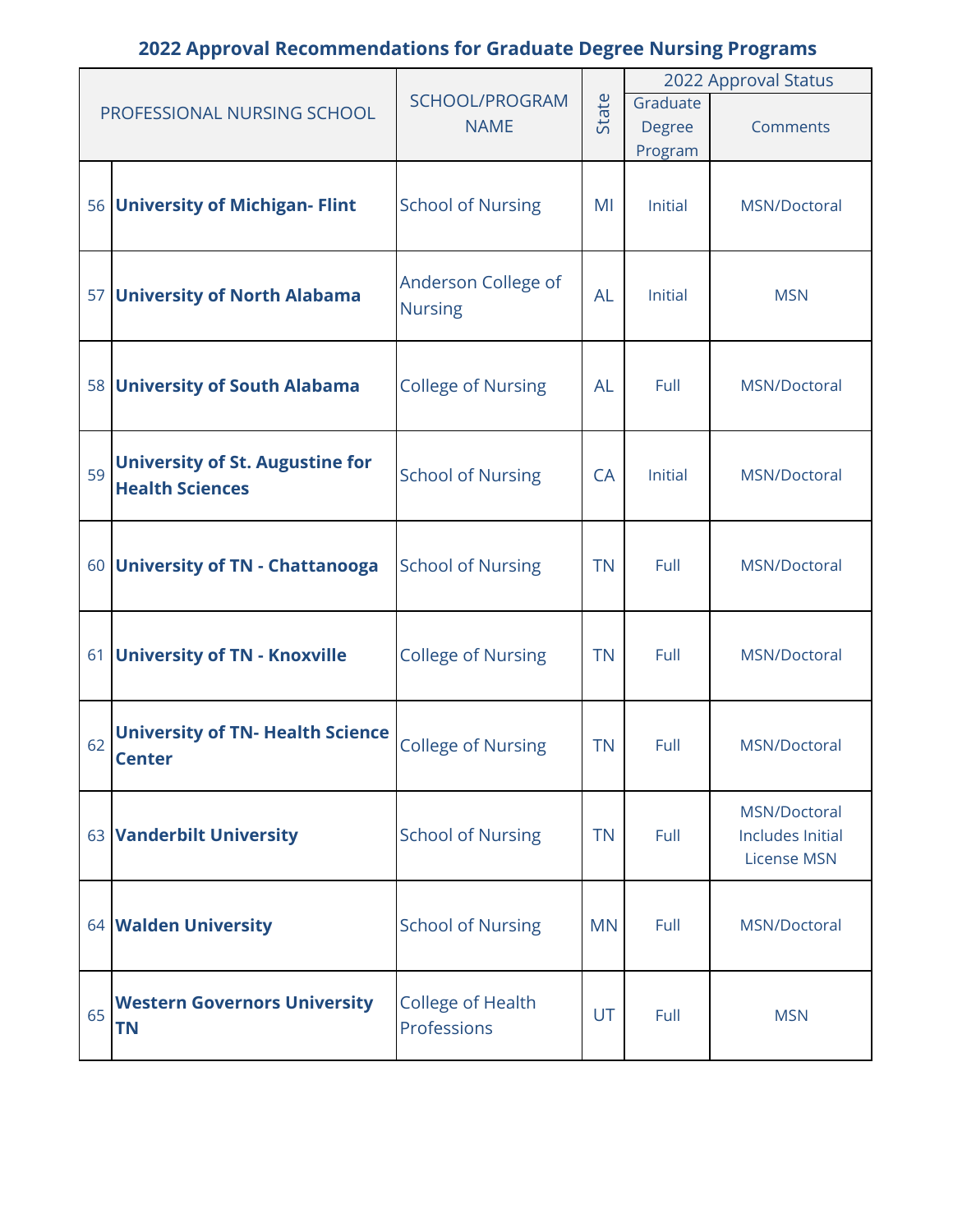#### **TENNESSEE PROFESSIONAL SCHOOLS OF NURSING**

**Tennessee National Council Licensure Examination Results by Year and School**

**First Time Candidates: Associates Degree**

| <b>SCHOOL</b>                             | 2017           |              |       | 2018         |      |       | 2019 |             |       | 2020 |             |       | 2021 |                |       |
|-------------------------------------------|----------------|--------------|-------|--------------|------|-------|------|-------------|-------|------|-------------|-------|------|----------------|-------|
|                                           |                | <b>Pass</b>  | %Pass | No.          | Pass | %Pass | No.  | <b>Pass</b> | %Pass | No.  | <b>Pass</b> | %Pass | No.  | <b>Pass</b>    | %Pass |
| <b>ASSOCIATE DEGREE</b>                   |                |              |       |              |      |       |      |             |       |      |             |       |      |                |       |
| Aquinas College**                         | 63             | 39           | 62    | $\mathbf{1}$ | 1    | 100   |      |             |       |      |             |       |      |                |       |
| Chattanooga State Community College       | 107            | 107          | 100   | 132          | 129  | 98    | 118  | 115         | 97    | 165  | 154         | 93    | 102  | 99             | 97    |
| <b>Cleveland State Community College</b>  | 42             | 37           | 88    | 75           | 69   | 92    | 16   | 15          | 94    | 20   | 19          | 95    | 47   | 46             | 98    |
| Columbia State Community College          | 86             | 79           | 92    | 74           | 72   | 97    | 79   | 79          | 100   | 78   | 77          | 99    | 88   | 84             | 96    |
| Concorde Career College***                | 28             | 17           | 61    | 33           | 21   | 64    | 31   | 19          | 61    | 35   | 20          | 57    | 10   | $\overline{3}$ | 30    |
| <b>Dyersburg State Community College</b>  | 99             | 90           | 91    | 94           | 6    | 94    | 97   | 92          | 95    | 123  | 117         | 95    | 99   | 88             | 89    |
| <b>Excelsior College TN</b>               | 16             | 12           | 75    | 34           | 31   | 91    | 14   | 10          | 71    | 23   | 20          | 87    | 44   | 29             | 66    |
| Fortis Institute - Cookeville             |                |              |       |              |      |       |      |             |       |      |             |       | 17   | 15             | 88    |
| Fortis Institute - Nashville              | 10             | 10           | 100   | 31           | 26   | 84    | 25   | 22          | 88    | 38   | 33          | 87    | 38   | 24             | 63    |
| ITT-Technical Institute*                  | $\overline{2}$ | $\mathbf{0}$ | 0     |              |      |       |      |             |       |      |             |       |      |                |       |
| Jackson State Community College           | 86             | 86           | 100   | 81           | 80   | 99    | 70   | 69          | 99    | 80   | 78          | 98    | 61   | 58             | 95    |
| <b>Lincoln Memorial University</b>        | 120            | 112          | 93    | 128          | 124  | 97    | 136  | 125         | 92    | 145  | 130         | 90    | 121  | 88             | 73    |
| <b>Motlow State Community College</b>     | 63             | 59           | 94    | 71           | 67   | 94    | 61   | 56          | 92    | 60   | 52          | 87    | 61   | 58             | 95    |
| Nashville State Community College         | 31             | 29           | 94    | 27           | 27   | 100   | 29   | 29          | 100   | 34   | 30          | 88    | 40   | 39             | 98    |
| Northeast State Community College         | 59             | 54           | 92    | 53           | 46   | 87    | 56   | 51          | 91    | 45   | 42          | 93    | 71   | 57             | 80    |
| Pellissippi State Community College       | 89             | 85           | 96    | 82           | 78   | 95    | 69   | 68          | 99    | 71   | 71          | 100   | 81   | 78             | 96    |
| Roane State Community College             | 71             | 67           | 94    | 70           | 65   | 93    | 86   | 76          | 88    | 79   | 76          | 96    | 67   | 53             | 79    |
| Southern Adventist University             | 99             | 87           | 88    | 140          | 129  | 92    | 98   | 90          | 92    | 80   | 70          | 88    | 84   | 62             | 74    |
| Southwest Tennessee Community College     | 66             | 58           | 88    | 70           | 56   | 80    | 60   | 55          | 92    | 88   | 76          | 88    | 93   | 74             | 80    |
| Tennessee State University***             | 74             | 47           | 64    | 38           | 35   | 92    | 13   | 10          | 77    | 6    | 4           | 67    | 6    | 5              | 83    |
| <b>Volunteer State Community Colleege</b> |                |              |       |              |      |       |      |             |       | 18   | 18          | 100   | 38   | 34             | 90    |
| <b>Walters State Community College</b>    | 113            | 104          | 92    | 106          | 96   | 91    | 122  | 112         | 92    | 110  | 100         | 91    | 103  | 91             | 88    |
| <b>SUBTOTAL</b>                           | 1324           | 1179         | 83    | 1340         | 1158 | 92    | 1180 | 1093        | 93    | 1298 | 1187        | 91    | 1271 | 1085           | 85    |
| *2014 AD program enrollment closed        |                |              |       |              |      |       |      |             |       |      |             |       |      |                |       |
| **2016 AD program closed                  |                |              |       |              |      |       |      |             |       |      |             |       |      |                |       |
| ***2020 AD program closed                 |                |              |       |              |      |       |      |             |       |      |             |       |      |                |       |